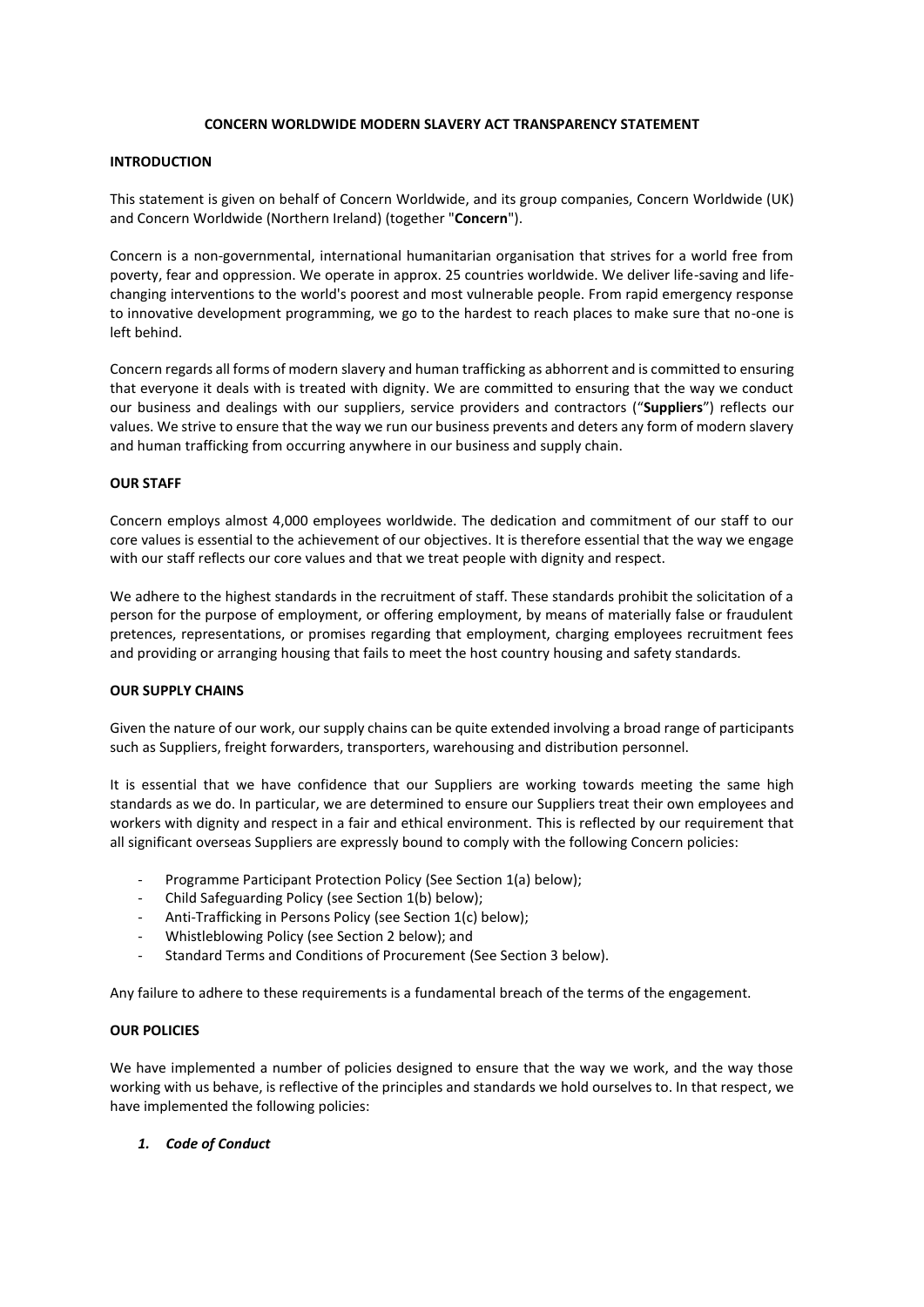We have implemented a Code of Conduct (the "**Code**") as a tool for the prevention of harassment, exploitation, abuse and/or inappropriate behaviour by staff. It applies to partner organisations engaged on Concern programmes, consultants, interns, and volunteers.

Our Code stresses that any form of inappropriate behaviour is incompatible with Concern's fundamental belief in the human dignity of all people, and with our core values. For Concern employees, a failure to comply with the Code may result in disciplinary action up to and including dismissal, and for our partner organisations, it may result in the suspension or termination of our agreement with them.

The Code specifically highlights the requirement that individuals' conduct is in-keeping with Concern's beliefs, values and mission. It also requires them to avoid any engagement in activities which are illegal, contravene human rights or compromise the work of Concern, as well as refraining from any form of bullying, harassment, discrimination, abuse, intimidation or exploitation.

Staff are required to bring to our attention any potential incident, abuse or concern that they are witness to, made aware of or suspect which appears to break the standards of the Code.

The Code is supplemented by three specific policies:

# *(a) Programme Participant Protection Policy*

This policy stresses the importance of being aware of, and mitigate against, the potential for abuse of power. Specifically, it requires that no individual can create a situation where he or she alone is perceived to be the sole and final authority responsible for allocating benefits. We expressly reserve the right to terminate any third party relationship if a breach or suspected breach of the policy occurs.

# *(b) Child Safeguarding Policy*

Actions to safeguard the wellbeing of men, women, boys and girls and prevent harm, abuse or exploitation is at the core of what we do. The safeguarding of children is a key element of our Code and this policy seeks to ensure that we integrate robust mechanisms to prevent and mitigate the risk of harm to and abuse of children.

# *(c) Anti-Trafficking in Persons Policy*

Concern strongly condemns trafficking in human beings and this policy prohibits all individuals with whom, and entities with which, Concern works from engaging in any form of trafficking in human beings.

### *2. Whistleblowing Policy*

We are committed to the highest possible standards of openness, transparency and accountability in all our affairs.

We have implemented a Whistleblowing Policy so that all staff, volunteers, partners, consultants or contractors (engaged by Concern Worldwide or any of its subsidiaries and affiliates) can, and are encouraged to, raise or disclose concerns at an early stage. We operate a designated whistleblowing helpline as well as making clear our commitment that no one raising concerns in good faith are subject to any harassment or victimisation as a result.

### *3. Standard Terms and Conditions of Procurement*

Our overseas Suppliers must ensure that they adhere to certain ethical standards as part of Concern's Standard Terms and Conditions for Procurement available [here.](https://www.concern.net/accountability/supply-chains) These ethical standards include adhering to International Labour Organisation conventions; ensuring working conditions are safe and hygienic; and ensuring exploitation of children is not tolerated.

### *4. Purchasing Policy*